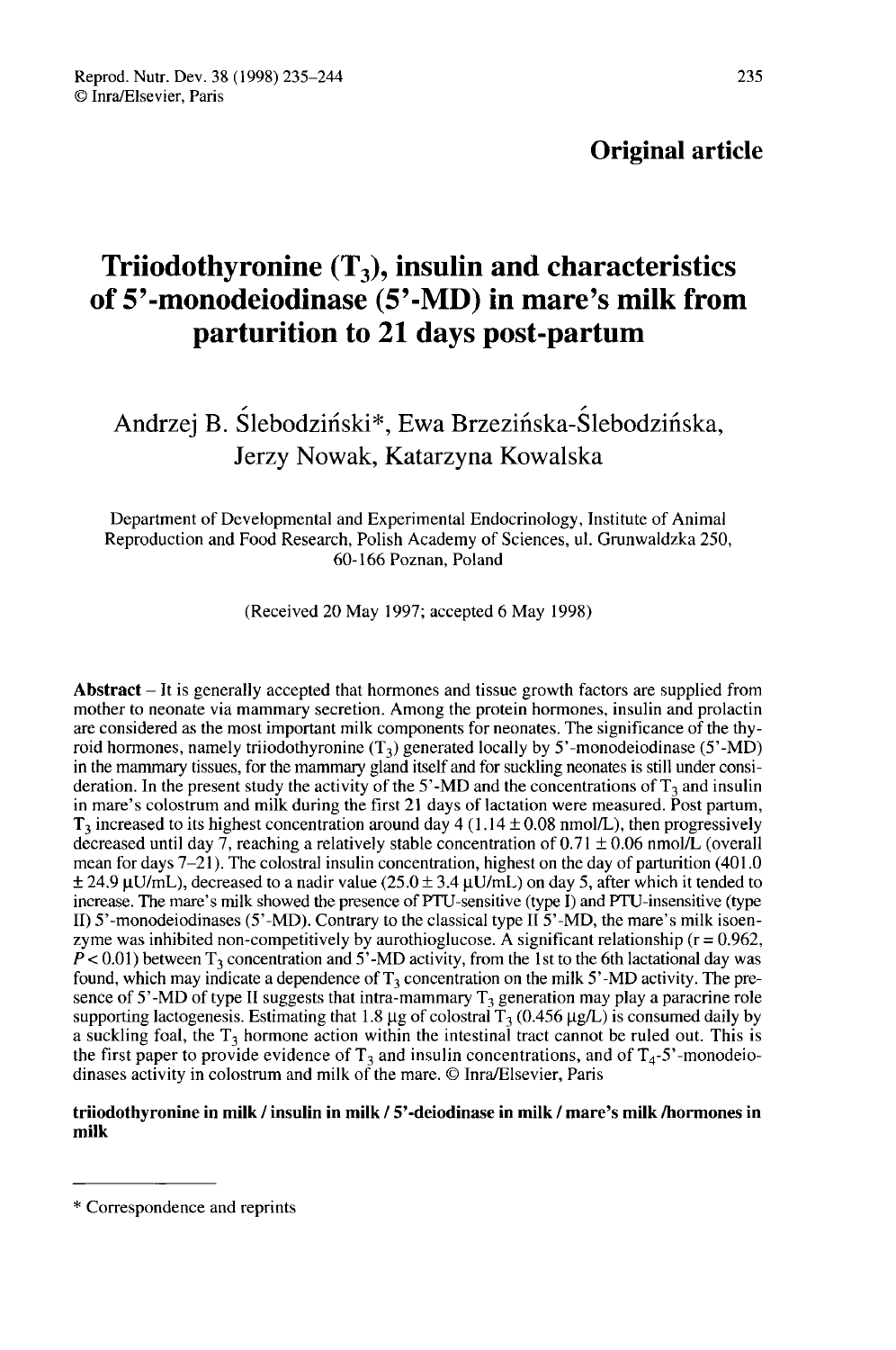Résumé - Concentrations de  $T_3$ , d'insuline et caractéristiques de la 5' monodéiodinase dans le lait de jument au cours des 3 semaines post-partum. Le lait permet le transfert d'horment de la mère v<br>mones maternelles (en particulier la prolactine et l'insuline) de la mère vers le nouveau-né. De plus, un rôle local de la triiodothyronine  $(T_3)$  sur la mamelle comme un rôle sur le jeune via l'allaitement sont possibles. Dans ce travail, l'évolution, pendant les 21 jours post-partum des concentrations d'insuline et de  $T_3$  dans le colostrum, et de l'activité de la 5' monodéiodinase a été examinée. Les concentrations de  $T_3$  dans le colostrum présentent un pic à 4 j post-partum (1,14 ± 0,08 nmol/L) avant de redescendre jusqu'à 7 j et se stabiliser à des niveaux de  $0.71 \pm 0.06$  nmol/L. Ies concentrations d'insuline dans le colostrum sont maximales le jour de la parturition (401,0  $\pm$ 24,9  $\mu$ U/mL) puis diminuent jusqu'à j 5 post-partum (25,0  $\pm$  4  $\mu$ U/mL). Des monodéiodinases de type I (PTU sensible) et de type II (PTU insensible) sont présents par l'aurothioglucose de façon non compétitive. Une corrélation très significative ( $r = 0.96$ ,  $P < 0.01$ ) existe entre les concentrations de  $T_3$  et l'activité monodéiodinase lors de la première semaine post-partum. Cette corrélation suggère un rôle de la monodéiodinase dans la production mammaire de  $T_3$ . De plus, compte tenu des quantités de  $T_3$ , ingérées quotidiennement par le poulain (1,8 µg), une action de la  $T_3$ , sur l'ingestion est possible. © Inra/Elsevier, Paris

jument / lait / insuline / triiodothyronine / 5' déiodinase

# 1. INTRODUCTION

Hormones and growth factors are generally in high concentrations in colostrum and milk. This finding has generated discussion on their role in the neonate [3, 33]. Pearlman [34] inferred from comparative studies across a wide range of species that the timing of birth and the postnatal growth rate are both reflected in the supply of hormones and tissue growth factors from mother to neonate via mammary secretion. Among the protein hormones present in colostrum and milk, only two - insulin and prolactin, have been considered as milk factors influencing newborns, offering selective advantages for reproductive success [34]. This view is supported by results of other studies [14, 28, 35].

The presence of thyroid hormones (TH) in milk has been reported many times but their role for neonates is so far<br>less documented. From thyroxine  $(T_4)$ <br>and trijudathyroning  $(T_1)$  concentrations less documented. From thyroxine  $(T_4)$ <br>and triiodothyronine  $(T_3)$  concentrations in sow and cow milk, it has been calculated that the daily consumption of the hormones in piglets and calves, relative to the normal secretion rate, is about 2 % for  $T_4$  and 4 % for  $T_3$  in piglets [42], and 4 % for  $T_4$  and 7 % for  $T_3$  in calves [1]. The quantity consummed may suggest little systemic influence but it does not rule out the possibility of a local action in the alimentary tract. In fact, a signifi cant role of thyroid hormones (TH) in the process of intestinal enzyme metabolism has been documented in rodents [20, 21], and in macromolecule transfer in newborn calves [43].

In contrast to insulin, for which the pancreatic islets are the only natural source,  $T_3$ (but not  $T_4$ ) is locally generated within the mammary gland of the cow [19, 40] and pig [40], by an enzymic mechanism deiodinating  $T_4$  to  $T_3$ . Two thyroxine 5'monodeiodinases (5'-MD deiodinating  $T_4$  to  $T_3$ ) have been found in the cow and the pig mammary gland [40]. One is inhibited by prophylthiouracil (PTU), type 15'- MD, and the other is PTU resistant (type II 5'-MD). Deiodination in the milk or mammary gland tissue in the cow and in the pig is catalysed predominantly by type II 5'-monodeiodinase. The importance of this lies in the fact that the type II 5'-MD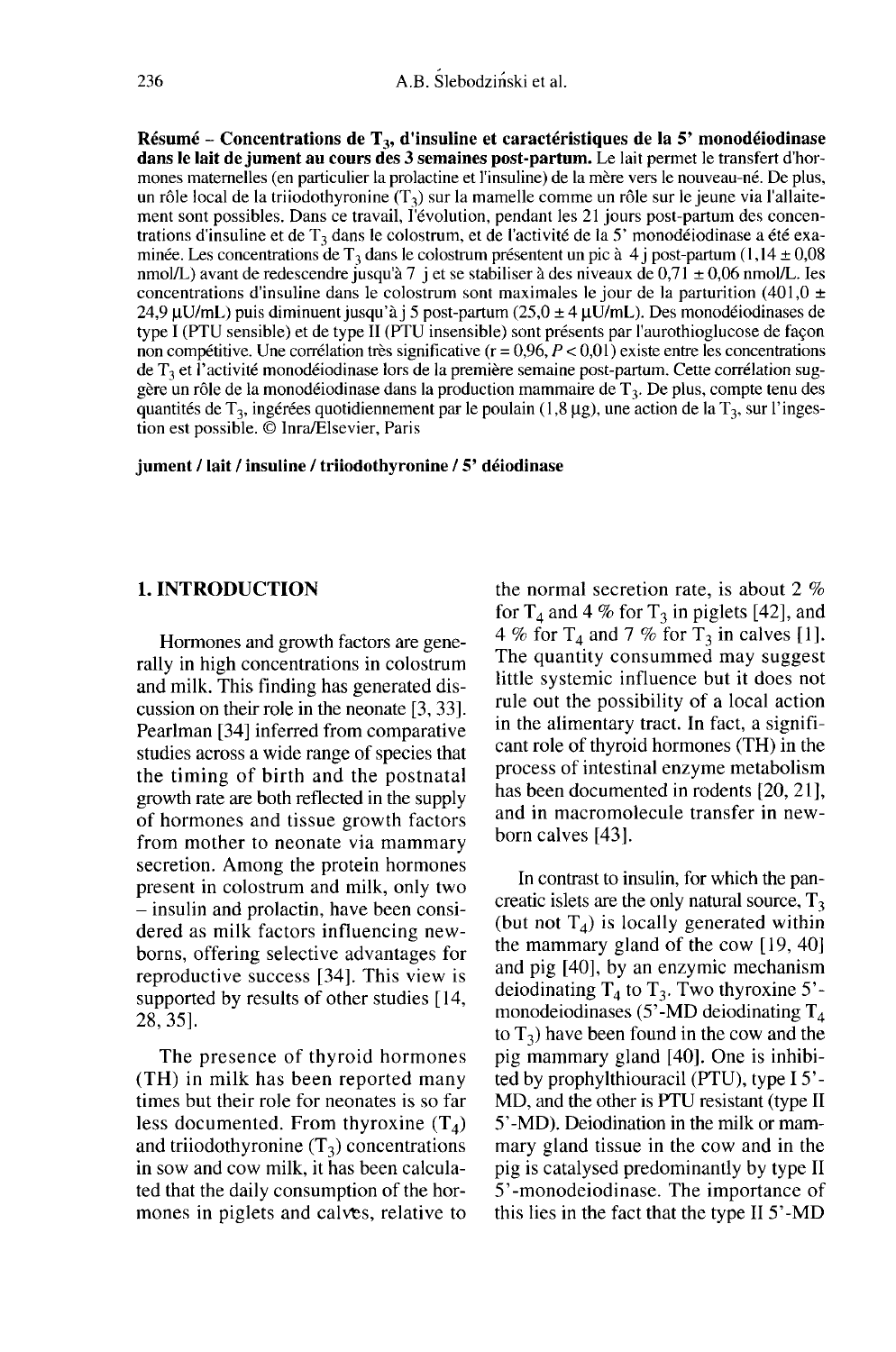has so far been found only in those tissues where  $T_3$  appears to act as a paracrine factor [38]. A local (paracrine) role for  $T_3$ generated in the mammary gland has already been postulated [17].

In spite of the recognized importance of insulin and thyroid hormones for mammary gland function and their benefit to offspring in various species, similar studies in horses are lacking. The aim of the pre sent study was to describe the presence and sequential changes in  $T_3$  and insulin concentrations, to prove the existence of a monodeiodinating process (the factor responsible for local  $T_3$  generation) in colostrum and milk and to describe the characteristics of the deiodinating enzyme.

# 2. MATERIAL AND METHODS

Ten mares (Wielkopolska Breed; saddlecarriage type) from a single-breeding stud were used. The history of the horses indicated that the mares were from 5 to 17 years old and in the 2nd to l3th lactation period. Colostrum or milk samples were taken sequentially from the day of parturition (day 0) and on days 2-7, 14 and 21 post-partum. After cooling in an icewater bath, the milk samples were transported cold to the laboratory.

# 2.1. Extraction of iodothyronines from milk

The extraction was performed with alkaline ethanol at low temperature, as described previously [42]. In brief, to 1 mL of whole mare's colostrum or milk, 2 mL of cold  $(-20 \degree C)$  alkaline ethanol, pH 9.0 (7 mmol of NH<sub>4</sub>OH commercial solution in 100 mL of previously [42]. In brief, to 1 mL of whole<br>mare's colostrum or milk, 2 mL of cold<br>(-20 °C) alkaline ethanol, pH 9.0 (7 mmol of<br>NH<sub>4</sub>OH commercial solution in 100 mL of<br>96 % ethanol) were added, mixed thoroughly 96 % ethanol) were added, mixed thoroughly with a glass rod, vortexed and left overnight in a freezer  $(-20 \degree C)$ . After 24 h the milk-ethanol mixture was vortexed, left in a freezer for a further 24 h and then centrifuged at 3 500  $g$ for 30 min. Supernatant was stored at  $-20$  °C until analysed. This procedure was validated for the mare's milk. The recovery of added  $T_4$ and  $T_3$  was 90 and 98 %, respectively.

#### 2.2.  $T_3$  radioimmunoassay

One day before analysis, the milk extracts were diluted (1:1) with buffer used for RIA. This procedure was aimed at removing excess ammonia which might interfere with the assay. The  $T_3$  concentration was measured by an RIA which is validated for colostrum or milk extracts from human, cow, pig and rabbit [42]. Charcoal methyl-cellulose was used for the separation of free and bound fraction. Intra-assay and inter-assay coefficient of variation for a quality control extract was 4.14 and 8.0 %, respectively, and the detection limit was 0.02 nmol  $T<sub>3</sub>/L$ . Cross reactivity with other iodothyro-<br>nines was negligible. The antibodies were the same as those used in previous work [41].

# 2.3.  $RT_3$ -5'-monodeiodinase determination

3,3',5'-triiodothyronine (reverse  $T_3$ , r $T_3$ ) was used as a substrate for the 5'-MD activity determination. The measurements of 5'-MD activity was based on release of  $125I^-$  from was used as a substrate for the 5<sup>2</sup>-MD activity<br>determination. The measurements of 5<sup>2</sup>-MD<br>activity was based on release of <sup>125</sup>1<sup>-</sup> from<br> $(1^{25}I) rT_3$  according to the method of Leonard<br>and Rosenberg [24] and modifica and Rosenberg  $[24]$  and modifications of Jack<br>et al. [17]. The  $(^{125}I)rT_3$  (DuPont-NEN, Belactivity was based on release of  $^{125}$ ]<sup>-</sup> from<br>( $^{125}$ J)<sup>-</sup>T<sub>3</sub> according to the method of Leonard<br>and Rosenberg [24] and modifications of Jack<br>et al. [17]. The ( $^{125}$ J)<sup>-T</sup><sub>3</sub> (DuPont-NEN, Bel-<br>gium), labelled in t gium), labelled in the outer ring only (speci-<br>fic activity 976–1 260  $\mu$ Ci/ $\mu$ g), was purified and Rosenberg [24] and modifications of Jacket al. [17]. The  $(^{125}I)rrT_3$  (DuPont-NEN, Belgium), labelled in the outer ring only (specific activity 976–1 260  $\mu$ Ci/ $\mu$ g), was purified by Sephadex LH-20 chromatography tion was dried under nitrogen and dissolved in 0.1 M potassium phosphate buffer (pH 7.0).

Colostrum or milk samples were centrifuged at 2 500 g for 20 min at 4  $\rm{^{\circ}C}$  and the infranatant below the fat layer was stored at  $-20$  °C until analysed. The assay mixture consisted of 10 mM dithiothreitol (DTT),  $5 \mu$ g of milk protein and between 60 000 and 80 000 c.p.m. below the fat layer was stored at  $-20$  °C untim-<br>analysed. The assay mixture consisted of 10<br>mM dithiothreitol (DTT), 5 µg of milk protein<br>and between 60 000 and 80 000 c.p.m.<br> $(^{125}I)rT_3$ , mixed with unlabelled rT<sub>3</sub> concentration of about 400 nmol/L. For kinetic studies  $rT_3$  concentrations were used as indicated in figure J.

The assay mixture was incubated at 37 °C for 2 min (blanks) and 12 min (samples), each in triplicate. The enzymic reaction, which was linear for more than 30 min, was terminated by the addition of 0.5 mL ice-cold horse serum followed by 0.5 mL of 10 % (w/v) trichloroacetic acid. After centrifugation for 10 min at<br>1 500 g, radioactivity of free <sup>125</sup>I<sup>-</sup> in 0.5 mL of supernatant was measured. Radioactivity in blanks was subtracted from that in samples, and the results expressed in pmol I- liberated/mg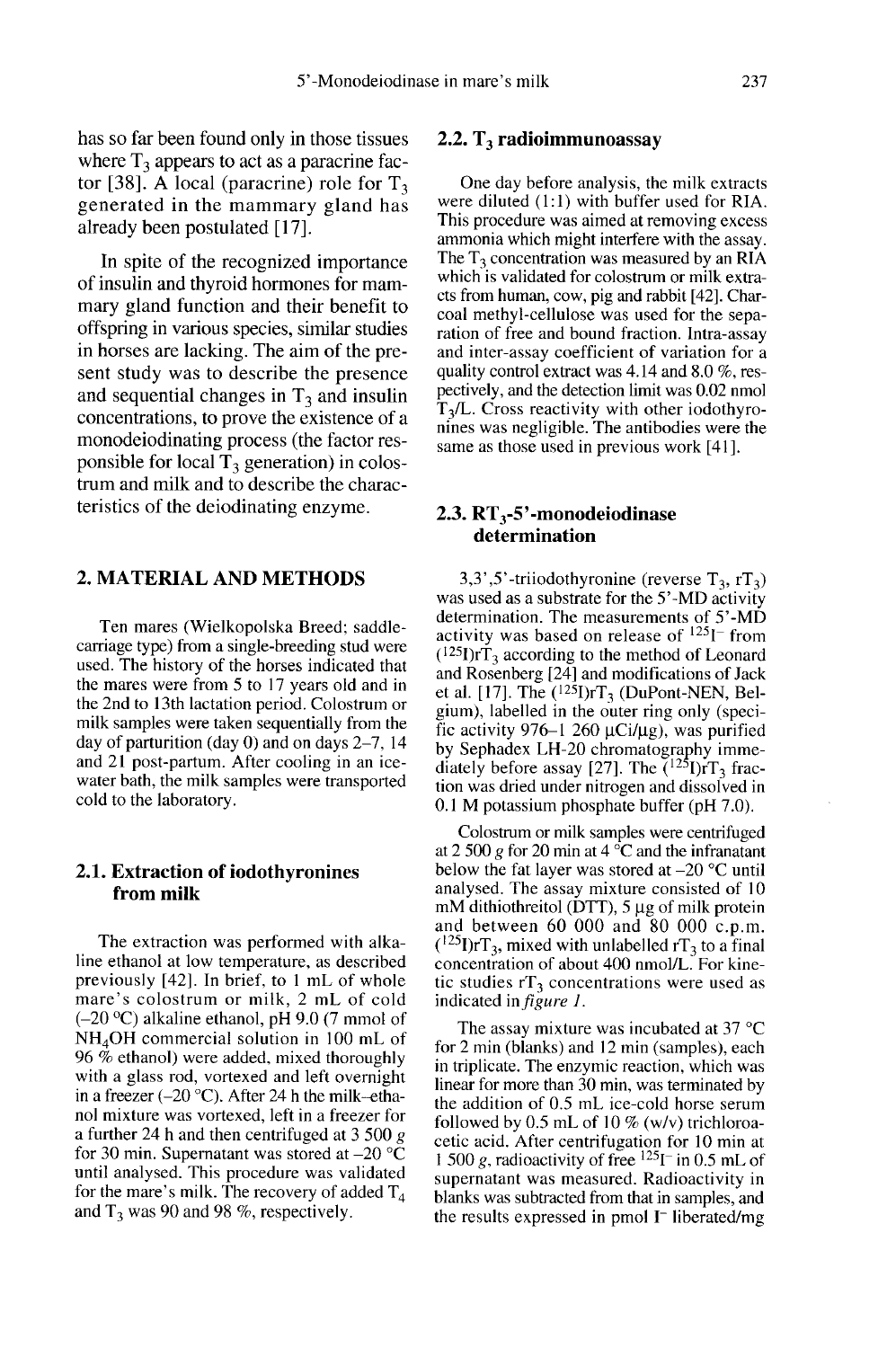238

protein/min. Protein concentration in milk was determined by the method of Hartree [15].

### 2.4. Insulin radioimmunoassay

After acidification of colostrum or milk samples with concentrated acetic acid to pH 4.6 (isoelectric point of casein), and centrifugation at 2 500 g for 15 min at 0  $^{\circ}$ C, the fat layer and casein pellets were discarded and the infranatant was stored at-20 °C until analysis.

Insulin concentration was measured in the whey samples (0.2 mL each) using the method of Kulski and Hartmann [22] and the modifications of Nowak and Nowak [29], with the use of RIA-INS test kits (Swierk, Poland). For low and high quality control samples, the intraassay coefficient of variation was 7.5 and 5.2 %  $(n = 18)$  and the inter-assay coefficient (13) assays) was 10.7 and 8.3 %, respectively. Recovery of added insulin was between 89 and 105 %, mean 96.1 %.

#### 2.5. Statistical analysis

Data were analysed by the paired Student's t-test, and curvilinear regression analysis with F-test of Snedecor [44]. Differences between means were considered significant when  $P \leq$ 0.05. Values are given as means ± S.E.M.



**Figure 1.** Lineweaver-Burk plots of the  $rT_3$ -5'-deiodination by mare milk: a) at 1 mM PTU in the presence of 2.5 (▼), 5.0 (×), 10.0 (\*) or 20.0 (■) mM DTT; and b) at 10 mM DTT and 1 mM PTU in the absence ( $\blacksquare$ ) or presence of 5.0 ( $\divideontimes$ ), 10.0 ( $\times$ ) or 20.0 ( $\nabla$ ) nM ATG. Points are the mean of four determinations.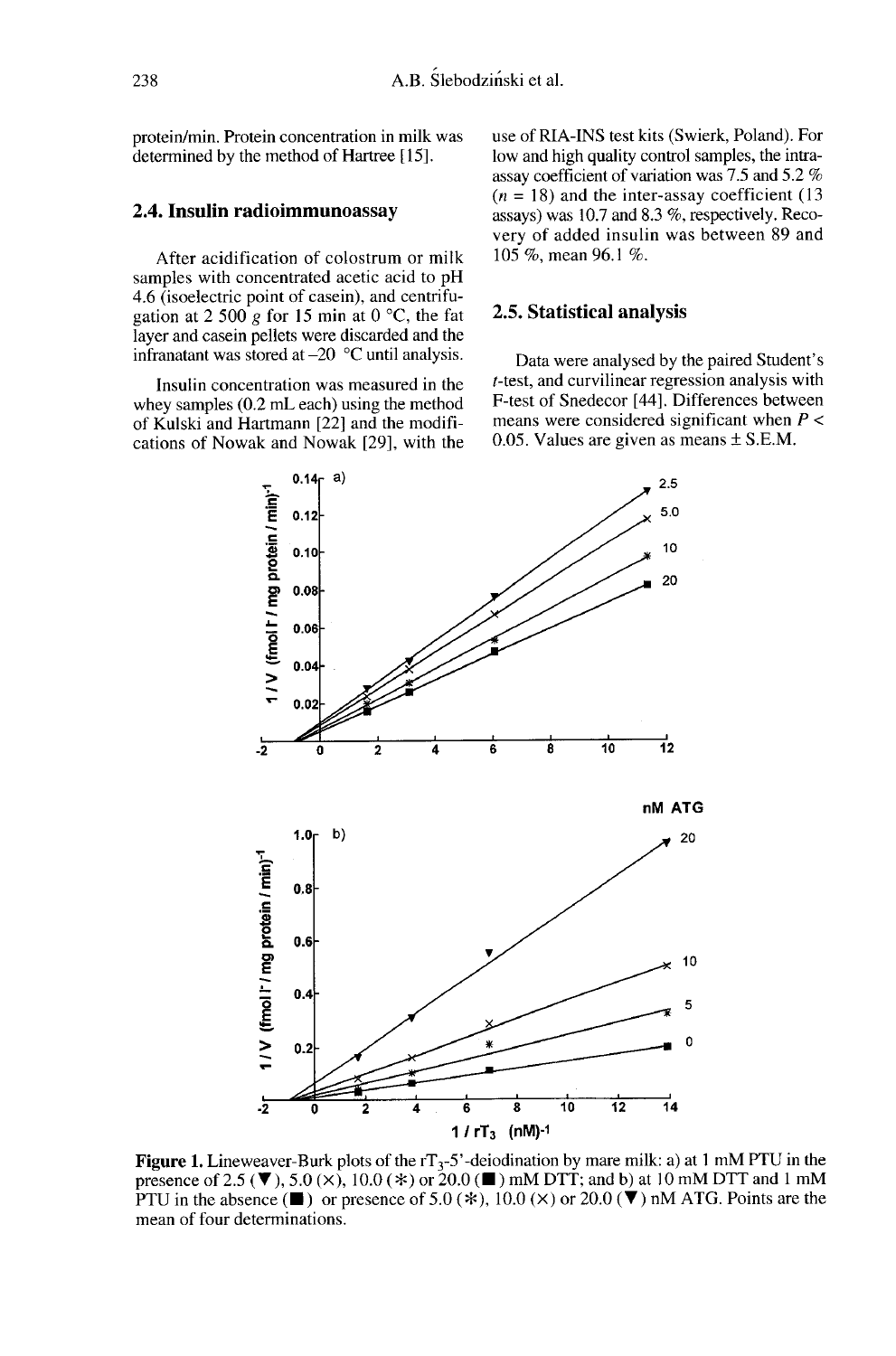#### 3. RESULTS

Colostral  $T_3$  concentration increased post partum from  $0.76 \pm 0.04$  nmol/L to the maximal value  $(1.14 \pm 0.08 \text{ nmol/L})$  on day 4, then decreased rapidly (between days 5 and 7). The mean  $T_3$  concentration between days 7 and 21 was  $0.71 \pm 0.06$ nmol/L (figure 2a).

Insulin concentration (figure 2b), was high on the day of parturition (401.0  $\pm$  $24.9 \mu U/mL$ ), and decreased rapidly to the level of  $35.0 \pm 2.3 \mu$ U/mL on day 2 (*figure 2b*). From day 5 (25.5  $\pm$  3.71  $\mu$ U/mL), the insulin concentration gradually increased to the latest recorded value of 40.1  $\pm$  4.15 µU/mL (P < 0.02), on day 21 post partum.

Colostral 5'-MD activity, expressed as pmol I<sup>-</sup> released /mg protein/min, was highest on the day  $0$  (7.3  $\pm$  0.20), and decreased rapidly to a nadir  $(5.5 \pm 0.10)$  on day 1. Between days 1 and 4, a statistically significant increase  $(P < 0.05)$  in 5'-MD activity to the value of  $6.0 \pm 0.15$ pmol I<sup>-</sup>/mg protein/min was observed. The activity of 5'-MD from days 1 to 6 post partum  $(n = 6)$  displayed a curvilinear relationship with time, described by a second-degree polynomial equation (*figure 3a*). A similar curvilinear relationship was observed for  $T<sub>3</sub>$  concentration in milk during the first 7 consecutive days post partum *(figure 3b)*. The relationship between 5'-MD activity and  $T_3$ concentration was linear and highly correlated (correlation coefficient,  $r = 0.962$ ;  $P < 0.01$ ; figure 3c).

As summarized in table I there was a 46 % inhibition of  $rT_3-5'$ -MD activity in the presence of 1 mM propylthiouracil (PTU) and 61 % inhibition in the presence of 10 nM aurothioglucose (ATG). The addition of non-radioactive thyronines  $(T_4)$ and  $T_3$ ) to the incubation mixture showed that the 5'-MD present in the mare's milk was more sensitive to  $T_3$  than to  $T_4$  inhibition.

In the presence of 50–450 nM  $rT_3$  and In the presence of 50–450 nM rT<sub>3</sub> and<br>10 mM DTT, the apparent  $K_m$  value and<br>maximum velocity ( $V_{max}$ ) of the milk 5'-<br>MD were  $0.2 \pm 0.06$  uM and  $8.2 \pm 0.36$ maximum velocity  $(V_{\text{max}})$  of the milk 5'-<br>MD were  $0.2 \pm 0.06 \mu M$  and  $8.2 \pm 0.36$ pmol I-/mg protein/min, respectively. The apparent  $K<sub>m</sub>$  value in the presence of 1 mM PTU at 10 mM DTT (the activity of type II 5'-MD) was  $0.8 \pm 0.02$  nM and  $V_{\text{max}}$  104.9 ±3.22 fmol/mg protein/min.<br>Because rT<sub>3</sub>5'-deiodination in mare's min  $D11$ , the apparent  $K_m$  value and<br>ximum velocity ( $V_{max}$ ) of the milk 5'-<br>D were  $0.2 \pm 0.06 \mu$ M and  $8.2 \pm 0.36$ <br>ool I<sup>-</sup>/mg protein/min, respectively. The<br>parent  $K_m$  value in the presence of<br>nM PTU at 10 mM DTT (t

milk was only partially inhibited by PTU, and substantial activity remained in the presence of PTU at concentrations as high as 1 mM, Lineweaver-Burk plots were calculated, at various  $rT_3$  concentrations, in the presence of 2.5-20 mM DTT and 1 mM PTU (figure 1a). The sequentialtype reaction kinetics of PTU-insensitive deiodination was obtained. The effect of gold (aurothioglucose) on the PTU-insensitive pathway of  $rT_35$ '-deiodination (in presence of PTU at concentrations as high<br>as 1 mM, Lineweaver-Burk plots were<br>calculated, at various  $rT_3$  concentrations,<br>in the presence of 2.5–20 mM DTT and<br>1 mM PTU (*figure 1a*). The sequential-<br>type reaction kineti the presence of 1 mM PTU) showed that ATG inhibited the reaction non-competitively with  $rT_3$ . The calculated apparent  $K_i$  value was 11.5 nM (*figure 1b*).

### 4. DISCUSSION

 $T_3$  concentration in mare's milk during the early stage of lactation (days  $1-7$ ), was linearily correlated with 5'-MD activity (*figure 3c*). This agrees well with our previous finding in lactating rabbits, indicating that the ultimate  $T_3$  level in milk is in part a result of enzymic generation of  $T_3$ from  $T_4$  within the mammary gland tissue [40]. In milk, 5'-MD may originate from plasma membrane components and/or from cellular components, namely epithelial cells. In fact, relative to the 5'- MD in the whole milk, the deiodinating activity exerted by macrophages, lymphocytes and granulocytes was found to be low [40]. The high or increasing  $T_3$ concentrations observed in milk at the beginning of lactation was described previously in pigs [42]. In rats, changes in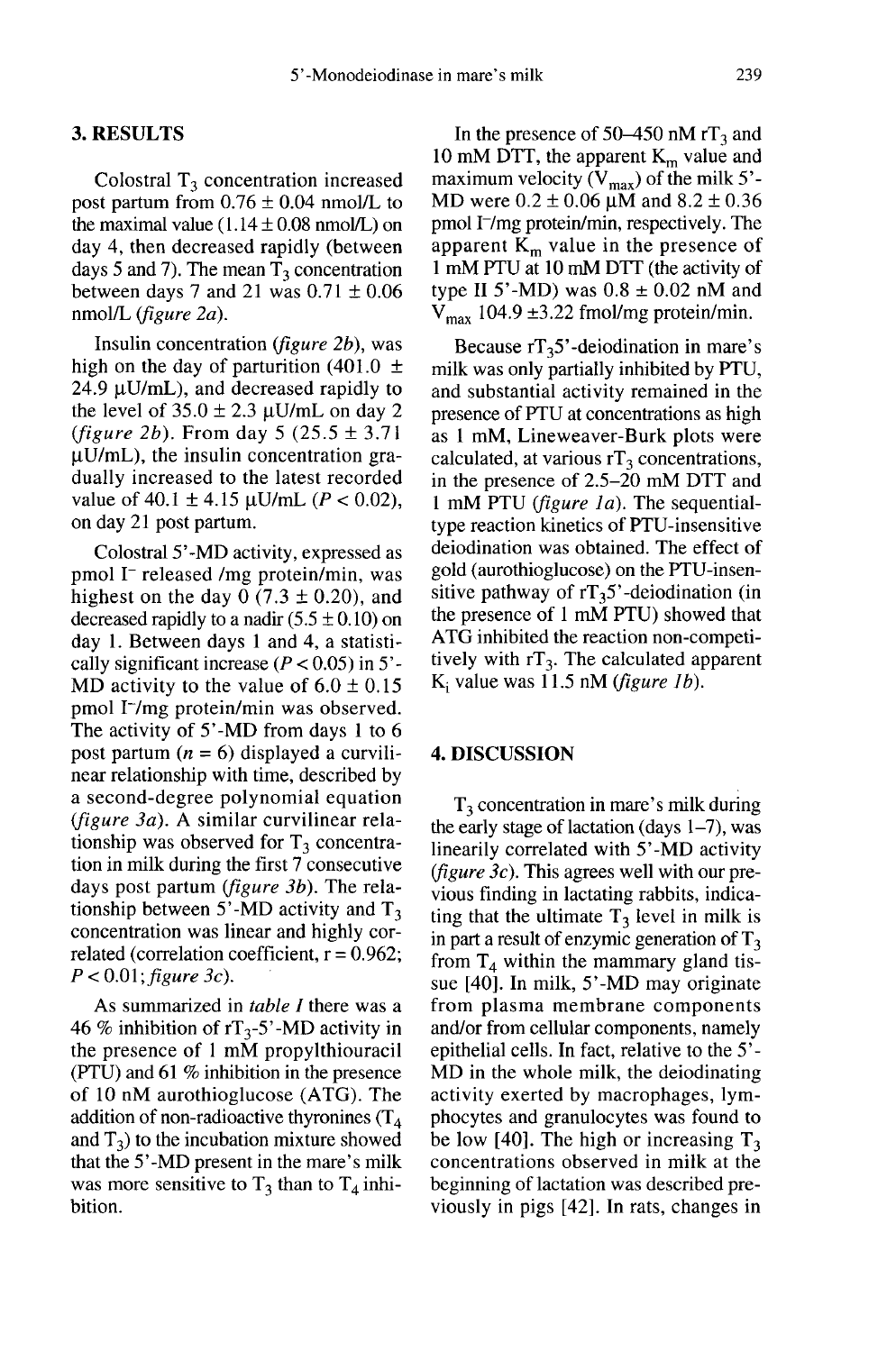5'-MD activity proportional to lactational intensity were observed by Kahl et al. [18]. It has been postulated that  $T<sub>3</sub>$  generated in the mammary gland during the early lactation period, serves as a paracrine factor to support lactogenesis and at the same time to supply the hormone to the neonate through milk intake [32].

Two distinct types of enzyme (type I and type II) are known to be responsible for outer ring deiodination of iodothyronines in the 5'-position [25]. Type I 5'- MD, inhibited by PTU is present in the liver, kidney, skeletal muscle, heart and lung, while type II 5'-MD, insensitive to PTU, is present in the pituitary, the central nervous system and brown adipose tissue. The current results show that in mare's milk, both types of 5'-MD exist. The 5'- MD type I (table I) is affected by 1 mM PTU (about 50 % inhibition) and sensitive to ATG (an inhibitor of selenocysteine-containing enzymes [4, 5]), while the other 5'-MD, shows some characteristics of the type II enzyme [46]. The latter is characterized by sequential type reac-



Figure 2. Sequential observation of changes in: a) triiodothyronine  $(T_3)$  concentrations  $(\bullet)$ , rT3-5'-deiodinase activity  $(\blacktriangledown)$ ; and in b) insulin levels in colostrum and milk of mares from parturition (day 0) until day 21 of lactation. Means  $\pm$  S.E.M.;  $n = 6$  for T<sub>3</sub> and 5'-MD and  $n = 10$ for insulin.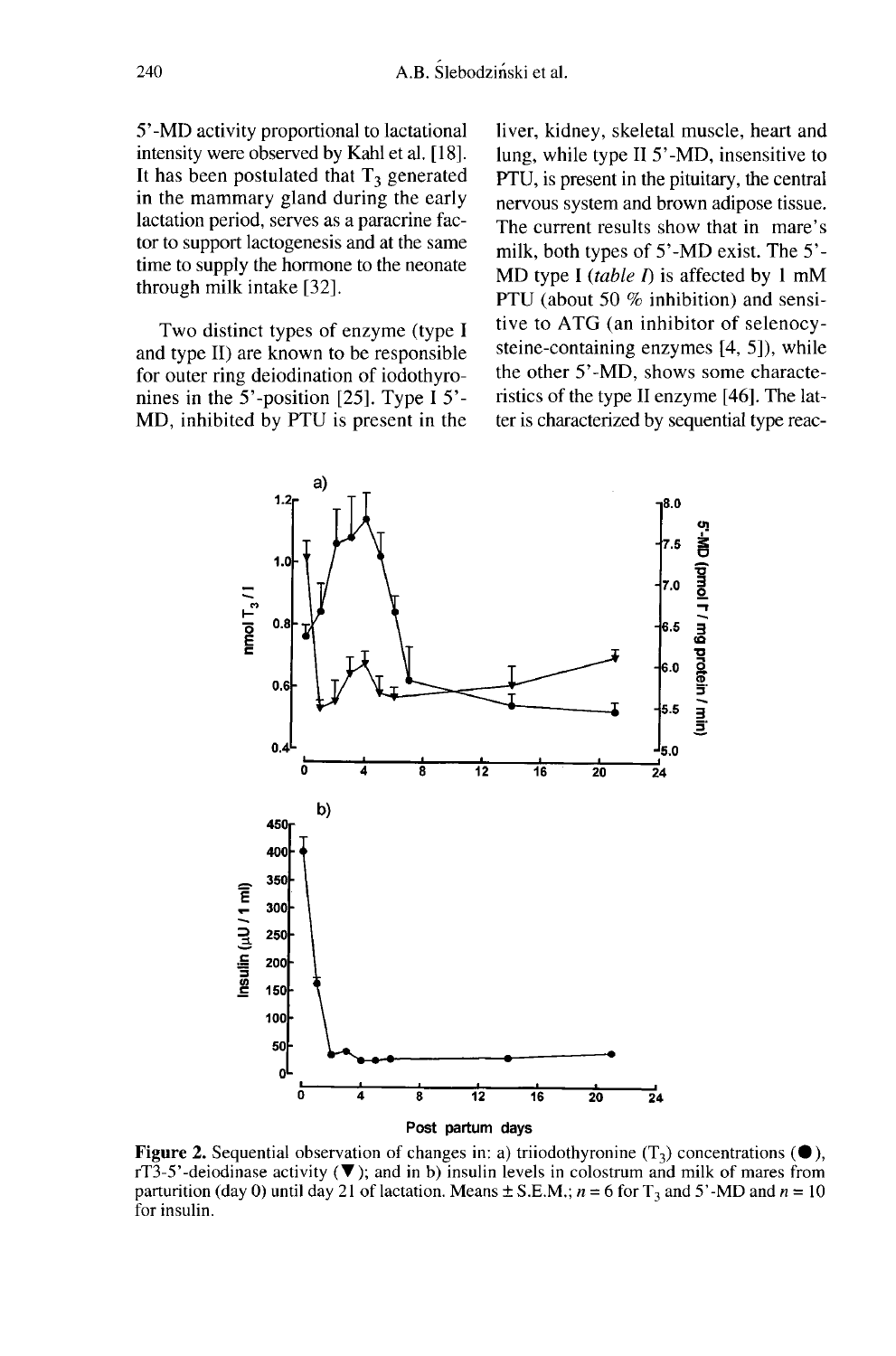tion kinetics in the presence of 1 mM PTU (with various  $rT_3$  and DTT concentrations; *figure 1a*), and by the low  $K_m$  value (in nanomolar range) for  $rT_3$ . The type II 5'-MD activity of the mare's milk was sensitive to the gold-containing compound (ATG) which suggests the presence of the selenocysteine in this enzyme molecule and agrees with recent evidence that type II 5'-MD [11] and other deiodinases are selenoenzymes [45]. However, the inhibition of the mare milk type II 5'-MD by ATG was non-competitive with  $rT_3$  as a substrate (*figure 1b*). The amount of ATG required for a 50 % reduction of the enzymatic activity (7.7 nM) was similar to that found by Santini et al. [36] for inhibition of the rat hepatic type I 5'-MD (8.2 nM ATG); however, the inhibition in the rat liver was competitive. The  $K_i$  value obtained for ATG inhibition of type II 5'-MD (11.5 nM) in mare's milk was close to the K<sub>i</sub> value of the rat liver type  $I$  5'-MD [6]. The existence of the both 5'-deiodinases (types I and II) in one tissue has already been observed in the rat pituitary and brain



**Figure 3.** Curvilinear relationship of milk 5'-MD (a) and milk  $T_3$  (b) concentrations during the early lactation period in mares. Statistical significance  $(P < 0.05)$  of multiple correlation coefficient, R, was verified using F-test, with 2 and 5 d.f. Note the linear relationship between the  $T_3$ concentration and 5'-MD activity (c).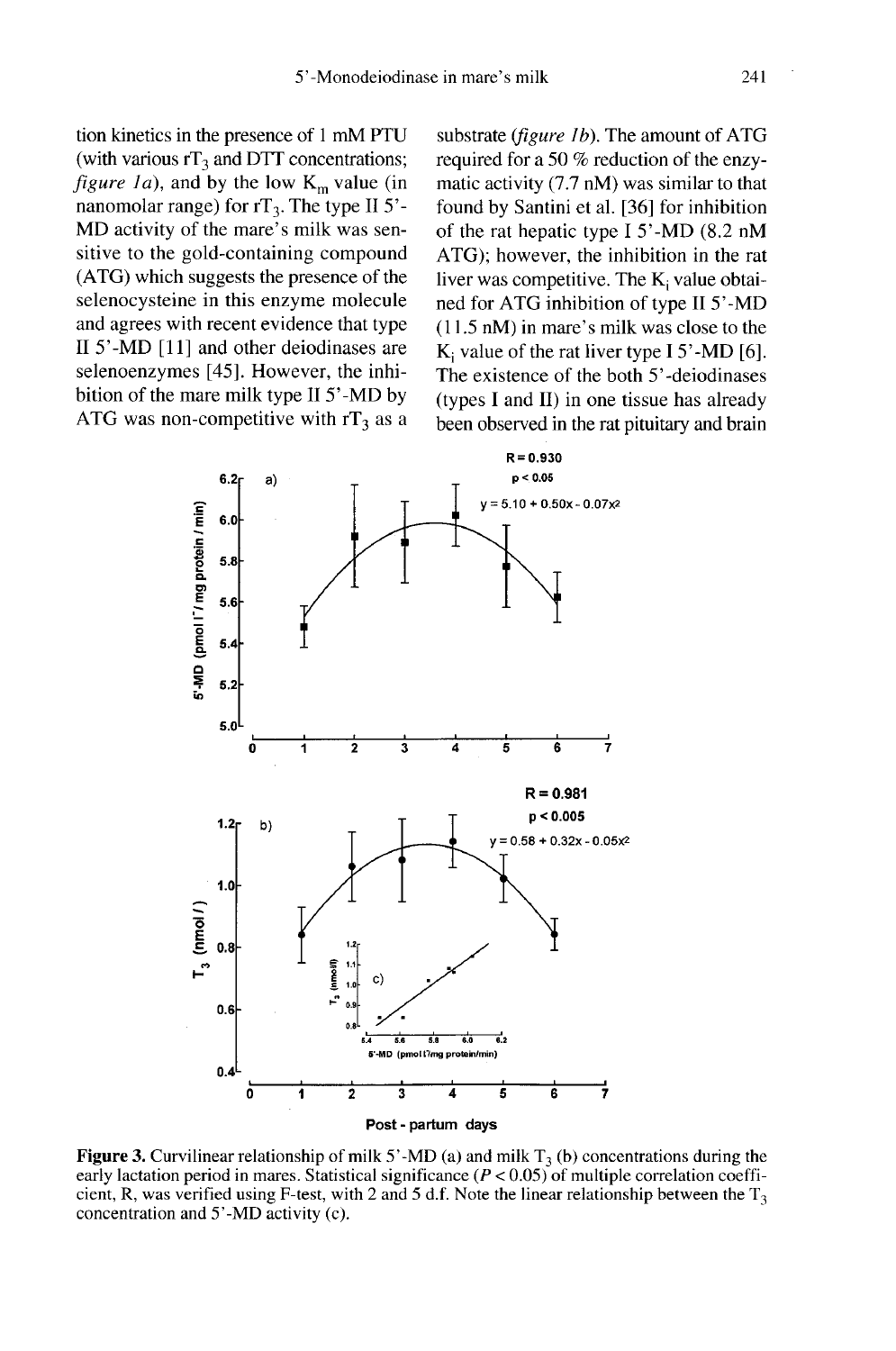| Inhibitor              | pmol $I^-/$ mg $\times$ min | Percent of the enzyme activity |
|------------------------|-----------------------------|--------------------------------|
|                        | $5.45 \pm 0.34$             | 100                            |
| $T_4$ (10 µM)          | $4.10 \pm 0.23*$            | $75.2 \pm 3.73$                |
| $T_3(10 \mu M)$        | $3.18 \pm 0.19***$          | $58.3 \pm 4.35$                |
| PTU $(0.5 \text{ mM})$ | $3.80 \pm 0.31*$            | $69.7 \pm 5.67$                |
| PTU $(1.0 \text{ mM})$ | $2.95 \pm 0.18***$          | $54.1 \pm 3.21$                |
| PTU $(2.5 \text{ mM})$ | $2.40 \pm 0.10^{***}$       | $44.0 \pm 1.93$                |
| PTU $(5.0 \text{ mM})$ | $1.95 \pm 0.08***$          | $35.8 \pm 1.45$                |
| ATG (5 nM)             | $3.60 \pm 0.10^{**}$        | $65.9 \pm 1.73$                |
| ATG (10 nM)            | $2.10 \pm 0.20***$          | $38.5 \pm 3.63$                |
| ATG(20~nM)             | $1.02 \pm 0.08***$          | $18.7 \pm 1.45$                |

**Table I.** Properties of the mare's milk 5'-MD ( $n = 5$ ).

\*  $P < 0.05$ , \*\*  $P < 0.01$ , \*\*\*  $P < 0.001$  compared with normal value (Student's t-test).

[46], as well as in the same tissue of different species: type I 5'-MD in the bovine brown adipose tissue (BAT; [12]), type 11 in BAT of rodents [25]; the type I 5'-MD as the only type in the rat mammary gland [2], and the type II as the predominant type in the cow and sow mammary gland [40].

The two types of 5'-MD present in the mare's milk may play different physiological roles: 1) as a source of the systemic T<sub>3</sub> (product of T<sub>4</sub> deiodination by type I<br>
5'-MD; [23]), and 2) as a source of T<sub>3</sub><br>
(product of T<sub>4</sub> to T<sub>3</sub> conversion by type 5'-MD; [23]), and 2) as a source of  $T_3$  (product of  $T_4$  to  $T_3$  conversion by type II 5'-MD) involved in a local or paracrine regulation of galactopoesis. Studies on somatotropin, which is not galactopoetic itself, show an increase in lactation intensity relating to insulin-like growth factor and the mammary tissue 5'-MD in cows [7, 13]. Moreover, recent investigations in mice suggest that neither somatotropin nor prolactin are galactopoetic when thyroid hormones are absent [8].

Apart from the postulated paracrine function of locally generated  $T_3$ , the  $T_3$ taken with colostrum or milk may play a significant role in the process of intraluminal digestion, absorption and the maturation of enzyme systems [37]. In the neonatal calf, peroral administration of  $T_3$  can exert a positive effect on macromolecule transfer in the intestines [43]. The high  $T_3$ level in foal's serum [16], and in colostrum (figure 2) may be temporally associated with the responsiveness to gastrin and gastric secretion in the neonates [26].

The ratio of  $T_3$  concentration in colostrum (0.74 ng/mL on day 4 after birth) to the mean  $T_3$  concentration in mare's serum (0.90 ng/mL [10]) gives an approximate colostrum/serum ratio of 0.82. At a mean colostral  $T_3$  concentration of 0.456  $\mu$ g/L and a daily intake of colostrum by a foal of about 4 L, the daily  $T_3$  consumed by a suckling foal is approximately  $1.8 \mu$ g, which may have some stimulatory effect within the intestinal tract [43].

Unlike thyroid hormones, there is very little information concerning the insulin concentrations in colostrum and milk across species. Untill now, insulin concentration has been determined in the colostrum and milk of human [9, 35], pig, cow and sheep [29, 30].

The profiles of 5'-MD activity and insulin in the mare's mammary secretion showed some similarities in that the both show a rapid decrease after parturition (figure 2). The observed high colostral insulin levels relative to that in full milk agree well with the findings described already in human and animals [29].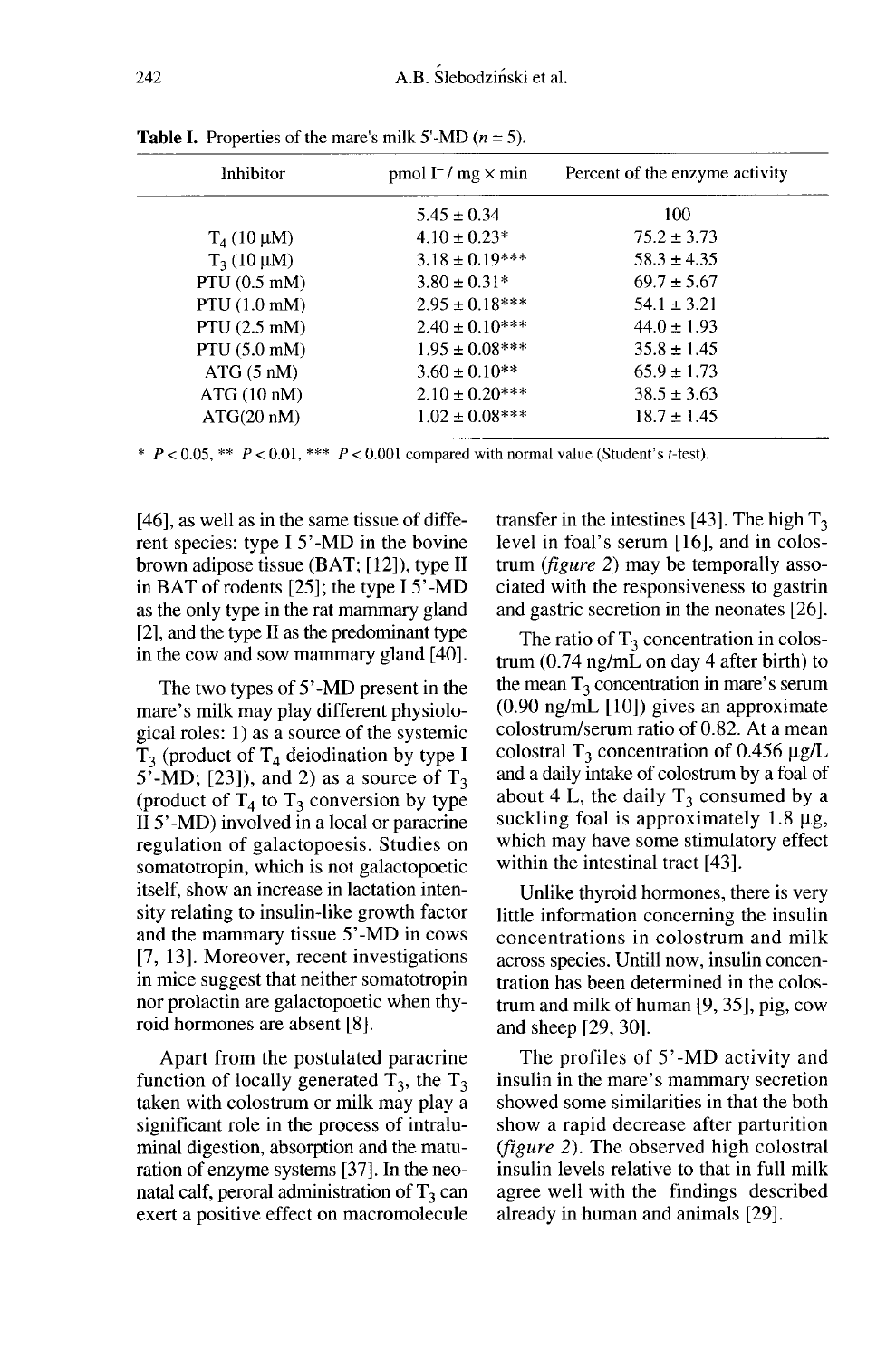Colostral and milk insulin can cross the intestinal wall to regulate the development of variety of tissues [35]. Studies on insulin and its binding to receptors in the alimentary tract suggest the hormone is important in alimentary tract development [3, 31]. On the basis of available data it has been concluded that, together with prolactin and milk growth factors, insulin is one of the candidates for selective advantages for reproductive success [34]. The presence of insulin in the mare's mammary secretion may suggest a similar importance for colostral insulin in the horse, namely for alimentary tract development and maturation.

#### ACKNOWLEDGEMENTS

The authors thank Beata Pietras MSc. and Elzbieta Styczynska MSc. for 5'-monodeiodinase kinetics analysis and for  $T_3$  determination.

#### **REFERENCES**

- [1] Akasha M., Anderson R.R., Thyroxine and triiodothyronine in milk of cows, goats, sheep, and guinea pigs, Proc. Soc. Exp. Biol. Med. 177 (1984) 360-371.
- [2] Aceves C., Valverde R.C., Type I 5'- monodeiodinase activity in the lactating mammary gland, Endocrinology 124 (1989) 2818-2820.
- [3] Baumrucker C.R., Kari F.W., Grosvenor C.E., Milk-born factors affected survival, intestinal growth and development in newborn rats, Endocr. Regul. 27 (1993) 173-180.
- [4] Behne D., Kyriakopoulos A., Meinhold H., Kohrle J., Identification of type I iodothyro nine 5'- deiodinase as a selenoenzyme, Biochem. Biophys. Res. Commun. 173 (1990) 1143-1149.
- [5] Berry M., Banu L., Larsen P., Type I iodothyronine deiodinase is a selenocysteinecontaining enzyme, Nature 349 (1991)<br>438–440.
- [6] Berry M.J., Kieffer J.D., Larsen P.R., Evidence that cysteine, not selenocysteine, is in the catalytic site of type II iodothyronine deiodinase, Endocrinology 129 (1991) 550-552.
- [7] Capuco A.V., Keys J.E., Smit J.J., Somatotropin increases thyroxine 5'- monodeiodinase activity in lactating mammary tissue of the cow, J. Endocrinol. 121 (1989) 205-211.
- [8] Capuco A.V., Kahl S., Jack L.J.W., Aschenbrenner R.A., Wallace H., Bishop J.O., Thy roid hormones are necessary to increase milk production of mice in response to treatment , with somatotropin or prolactin, J. Dairy Sci. 78 (suppl. 1) (1995).
- [9] Cevreska S., Kovacev V.P., Stanbowski M., Kalamalas E., The presence of immunologically reactive insulin in milk of women, during the first week of lactation and the relation to changes in plasma insulin concentration, Acta Fac. Skopje, Univ. Med. Facult. Godisen, Sbomik 21 (1975) 35-4 1 .
- [10] Chen C.L., Riley A.M., Serum thyroxine and triiodothyronine concentrations in neonatal foals and mature horses, Am .J. Vet. Res. 42 (1981) 1415-A1417.
- [11] Davey J.C., Becker K.B., Schneider M.J., St.Germain-D.L., Galton V.A., Cloning of a cDNA for the type II iodothyronine deiodinase, J. Biol. Chem. 270 (1995) 26786-26789.
- [12] Giralt M., Casteilla L., Vinas O., Mampel T., Iglesias R., Robelin J., Villarroya F., Iodothyronine 5'-deiodinase activity as an early event of prenatal brown-fat differentiation in bovine development, Biochem. J. 259 (1989) 555-559.
- [13] Gluckman P.D., Breier B.H., Davis S.R., Physiology of the somatotropic axis with parti cular reference to the ruminant, J. Dairy Sci. 70 (1987) 442-466.
- [14] Grosvenor C.E., Picciano M.F., Baumrucker C.R., Hormones and growth factors in milk, Endocr. Rev. 14 (1993) 710-728.
- [15] Hartree E.F., Determination of protein: A modification of the Lowry method that gives a linear photometric response, Analyt. Biochem. 48 (1972) 422-427.
- [16] Irvine C.H.G., Evans M.J., Postnatal changes in total and free thyroxine and triiodothyronine in foal serum, J. Reprod. Fert. 23 (suppl.) (1975) 709-715.
- [17] Jack L.J.W., Kahl S., St.Germain D.L., Capuco A.V., Tissue distribution and regu lation of 5'-deiodinase processes in lactating rats, J. Endocrinol. 142 (1994) 205-215.
- [18] Kahl S., Bitman J., Capuco A.V., Keys J.E., Effect of lactational intensity on extrathyroidal 5'-deiodinase activity in rats, J. Dairy Sci. 74 (1991) 811-818.
- [19] Kahl S., Capuco A.V., Binelli M., Vanderkooi W.K., Tucker H.A., Moseley W.M., Comparison of growth hormone-releasing factor and somatotropin: thyroid status of lactating, primiparous cows, J. Dairy Sci. 78  $(1995)$  2150-2158.
- [20] Koldovsky O., Jamawan J., Palmieri M., Thyroxine-evoked precocious decrease of acid hydrolases in the ileum of suckling rats, Proc. Soc. Exp. Biol. Med. 146 (1974) 661-664.